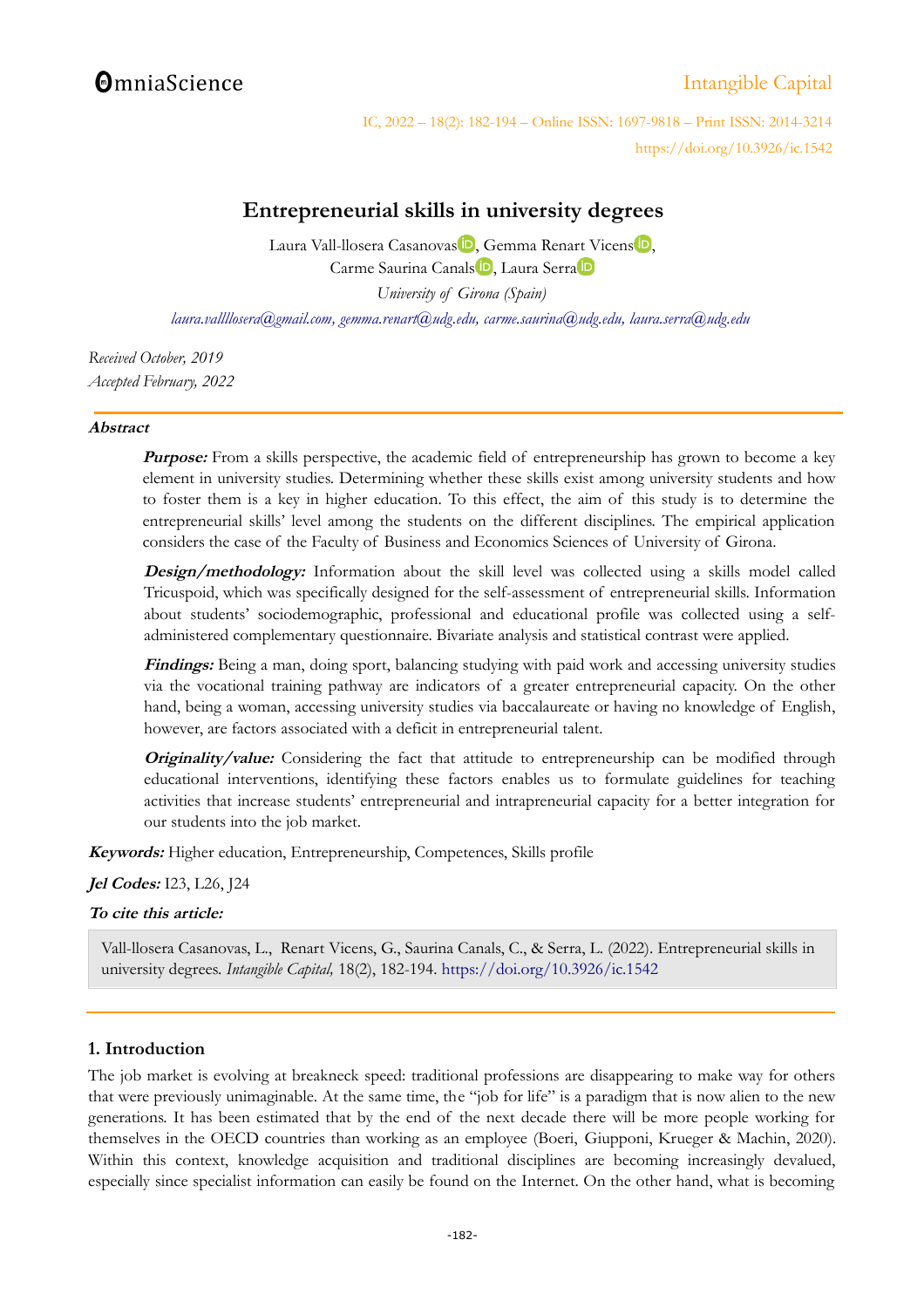important for a person's CV is a set of skills linked to what is generically known as entrepreneurship: the capacity to face new problems in new contexts, generate new ideas and innovations, manage risk, creativity and flexibility in dynamic and changing work and social environment (Prüfer & Prüfer, 2020). So, the common thread in learning, science, culture and the evolution of humanity in general over the next years will be determined by the mastery of a set of cross-cutting skills related to entrepreneurship. This entrepreneurial talent, which must be acquired beyond the technical learning related to each area of study, is the new source of opportunity for university students today (Laguna, Abad, de la Fuente-Cabrero & Calero, 2020)

To this effect, the need to make major, profound changes in the design, evaluation and teaching of higher education qualifications is made explicit in the construction of the European Higher Education Area (EHEA): the restructuring of bachelor's degrees, the implementation of new system for calculating credits, and the introduction of methodologies for learning based not only on specific skills but also on what are known as generic or cross-cutting ones. Within this new framework, Spanish universities have placed great emphasis on defining and incorporating into their degrees the skills that students must acquire during their university stay, but they paid less attention to how these skills should be measured and assessed (Fariza, Guitart-Tarres, Miravitlles-Matamoros, Nuñez-Carballosa, Bernardo & Bikfalvi, 2014).

Some studies have made truly interesting contributions to the assessment of entrepreneurial capacity among bachelor's, master's and post-graduate students from different areas of knowledge. In various ways, the results of these works reflect the entrepreneurial capacity of the students, enabling the development of strategies to improve the different levels (Liikamaa, 2015; Julian, Espinach, Alcalà & Bikfalvi, 2014). First, at the individual level, each subject receives a diagnosis of their entrepreneurial capacity, enabling their strengths and weaknesses and the work required to improve. Second, at the collective level, the sum of the individual results informs the skill of the class-group, enabling earning activities that help the group to improve the capacities with the greater deficit. Last, strategies can also be devised to make improvements at the institutional level, given that trends can be detected in the educational needs of new students and complementary activities and programs implemented depending on these needs.

Despite the importance of the findings provided by these studies, few of them relate entrepreneurial capacities to the demographic, social and/or economic determinants of the individuals analyzed, which could be key factors for understanding the acquisition, ownership and development of these skills. Only some national and international studies relate gender or the area of study to the entrepreneurial intention (not capacity) of students. Some others, but only at country level (and not at individual one), relate certain cultural values and economic determinants to entrepreneurial activity (Miravitlles-Matamoros, Nuñez-Carballosa, Guitart-Tarres, Bernardo, Achcaoucaou-Iallouchen & Hormiga-Perez 2012).

Following the studies that evaluate entrepreneurial capacity using Information and Communication Technologies (Keinänen, Ursin & Nissinen, 2018), the present work describes our experience with the digital platform Evolute (Shneper, 2020; Cristina, 2016), designed for the self-assessment of personal and social skills. This platform is based on different skills analysis models depending on the professional profile it is designed to analyze. We have especially applied the tool called Tricuspoid, a model specifically designed for the self-assessment of entrepreneurial skills (Palolen, 2005). In this skills assessment, the individuals analyzed must indicate their perception of their current status and their future objectives in relation to entrepreneurial-type daily situations. By combining these perceptions an aggregate indicator is obtained which quantifies the current and desired future skill status of each individual. There are some important advantages of this way of proceeding. First, the fact that this skill level assessment is based on statements related to daily situations means that the individuals are not directly assessing their skills level, thus avoiding the usual bias in self-evaluation. And second, assessing both the current and the future situations enables us to identify the factors where the greatest need for improvement is perceived, and thereby quantify the creative tension (Boyatzis, Gaskin & Wei, 2015).

Deepening the knowledge and skills assessments carried out previously in the above-mentioned studies will help the higher education system to design complementary actions which, beyond specific learning in each of the bachelor's and master's degrees, will provide tools to train professionals prepared for the new social demands and the constantly changing job market, be it through self-employment, setting up one's own business or the capacity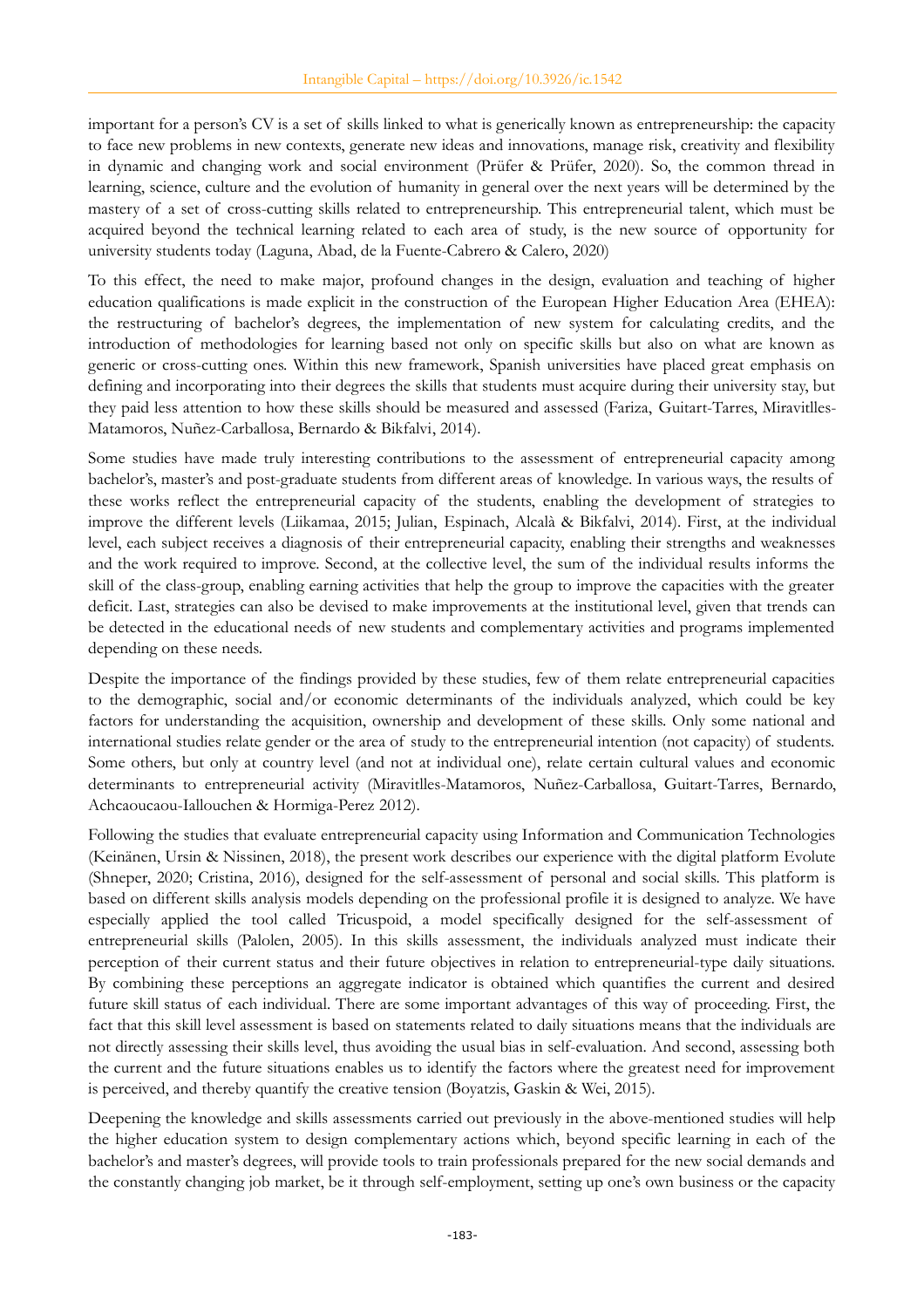to contribute to traditional business with new solutions (Domínguez-Fernández, Prieto-Jiménez, Backhouse & Ismodes, 2020).

Given the implications of the difference between entrepreneurial intentions and entrepreneurial skill, the present study aims to analyze the entrepreneurial talent of university students using a skills model and to complement this analysis with a study that determines what external factors (demographic, social and economic) intervene in it.

This work has the following structure. Close the introduction, there is a review of the theoretical context on entrepreneurial skills and the factors involved in its occurrence and/or development, since the interrelation between these two elements contributes relevant but previously few information. This is followed by the methodology and the results sections. Last, the conclusions are drawn, and the limitations of the study and future research derived from this analysis are stated.

## **2. Background**

Professional and personal skills are worker's most important characteristics. Apart from reflecting their technical knowledge, they also influence the way they think and their problem-solving ability. Hence, skills help us to understand why some people with better aptitudes than others and how their development helps companies, institutions and organizations to be more successful (Edwards-Schachter, García-Granero, Sánchez-Barrioluengo, Quesada-Pineda & Amara, 2015). Therefore, for many years now there has been a broad knowledge base on the competitive advantages of nations, regions and companies. In fact, the states (via their national and international bodies), traditional business environments and universities have placed great importance on generating models, tools and measurement methods to certify their skill level (Manresa, Bikfalvi & Simon, 2018).

On a conceptual level, teaching and assessing skills in higher education is a broad and very well-documented topic both at the institutional level and in terms of academic research. The EHEA constitution meant the incorporation into the academic curricula a set of skills (knowledge, skills and attitudes) that students must put into practice when they join the labor market (Ramírez, 2017; Robles & Zárraga-Rodríguez, 2015). Of the eight skills defined as requiredfor producing active, inclusive, employable, critical citizens, those that refer to having entrepreneurial initiative and talent have increasingly been shown to be the most relevant (Martínez-Vivot & Bertomeu, 2015).

Despite there is no unique and best absolute of defining an entrepreneur and its roles, scholar definitions of entrepreneurship agree that entrepreneurial mindset is a combination of talents (the ability to manage, work in team, identify and create opportunities, take risks) (Sheikh & Aghaz, 2019) that allows individuals to analyze the world and the opportunities and possibilities that it offers. On the other hand, seeking an understanding of the role of entrepreneurship in the field of economic growth, environmental problems and technological development, intrapreneurship or corporate entrepreneurship has been included in several empirical researches (Nabi, Walmsey, Liñán, Ankhtar & Neame, 2018). Because true entrepreneur acts as the motor of economic development, breaking the statics to push the economy toward development, not merely economic growth but also fundamental social changes (Tanveer, Zeng, Irfan & Peng, 2021).

Given that all skills, and particularly entrepreneurial ones, are dynamic, skills models are playing an increasingly important role in analyzing the skills knowledge of university students. These models map individual perceptions and projects for the purpose of identifying personal skills, knowledge and improvement requirements. Hence, and focusing on a holistic approach to the individual (Manresa et. al., 2018), skills status and evolution will obviously depend not only on the curriculum but also on the social employment and economic situation in which each student is immersed (Urbano, Aparicio & Audretsch, 2019).

Researchers have proposed various models to assess entrepreneurial skills among bachelor's and master's degree students, most of them based on Ajzen's Theory of Planned Behavior or the Event Model Shapero's Business (Ajzen, 1991; Shapero, 1982). Their works have been useful to identify students' strengths and weaknesses in entrepreneurial talents and develop personal strategies for improvement and also have provided teachers with information about how to design and implement training actions to match the design of academic program to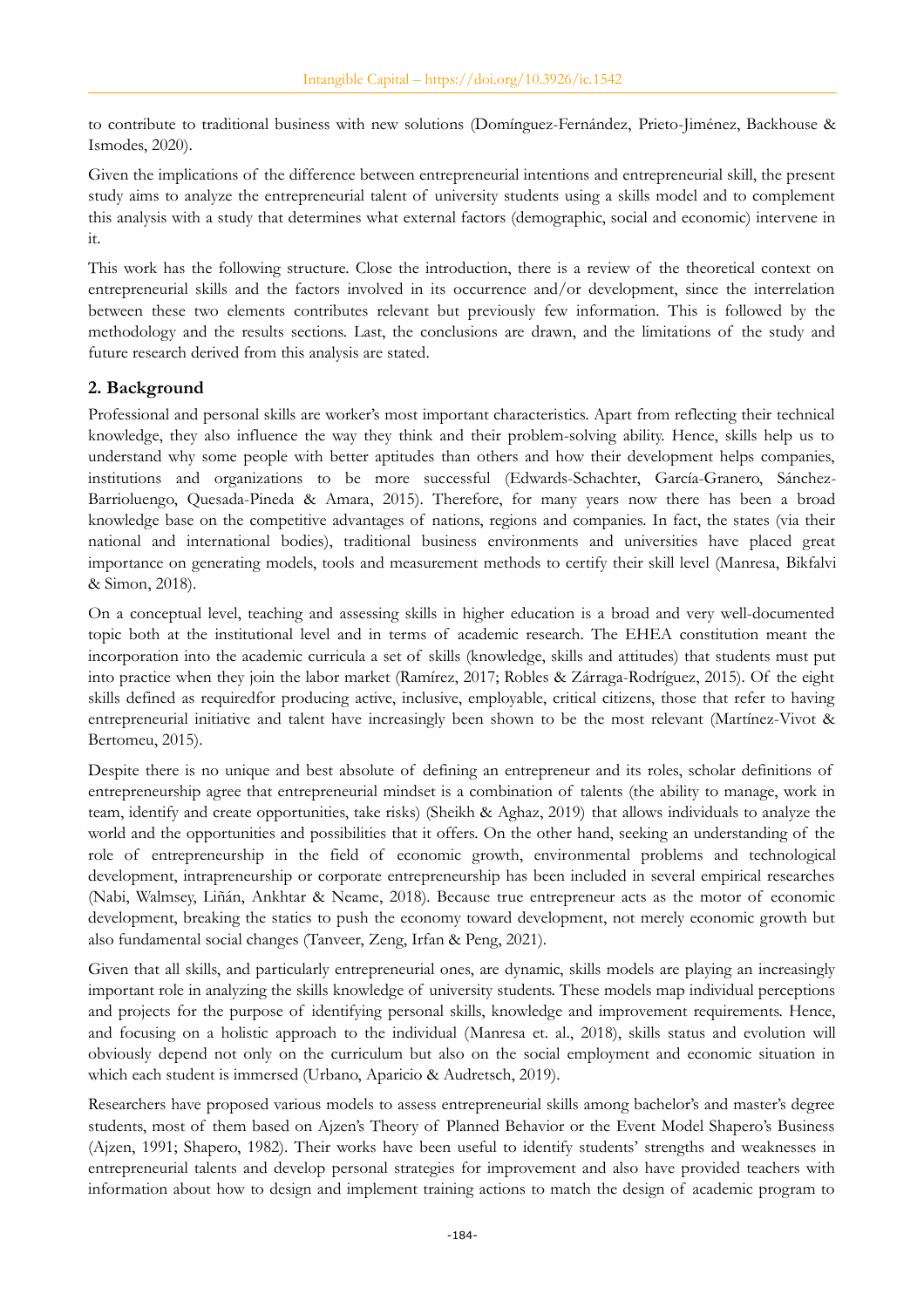the labor market requirements (Daniel & de Castro, 2018). In other studies, the individual skills analysis is complemented with a post-assessment questionnaire where students must reflect on the activities that could help improve their skills level. Obviously, the contribution of the research in all the cases analyzed is enormously important in terms of validating the skills model and the implications of the results for the management of the university, the teaching activities implemented and the personal situation of the student. However, these studies do not mention the effect that external factors (social, demographic and economic determinants, for example) could have on shaping the personality of an entrepreneur.

The gender gap in entrepreneurial attitudes in higher education has been quite extensively studied, with women demonstrating less intention to undertake entrepreneurial activity (Einolander, Markopoulos, Kantola & Vanharanta, 2020). Independently of gender, it has also been shown that university students who come from entrepreneurial families express a greater intention to follow the path taken by their families (Boldureanu, Ionescu, Bercu, Bedrule-Grigoruta & Boldureanu, 2020). Another important aspect is age, with students' entrepreneurial intention declining as the academic cycle advances and contact with the working world approaches (Salcedo Muñoz, Arias Montero, Nuñez Guale, Robalino Rivadeneira, Nugra Betancourth & Salcedo, 2018). So, our first hypothesis focuses on determining whether enpreneurial skill's level depends on the sociodemographic profile of the student (H1).

In relation to previous work experience, the evidence shows that the contact with the job market as an employee is favorable to the intention to be an entrepreneur (Moreno, Rodríguez & Rodriguez, 2018). Therefore, our second hypothesis analyzes if the entrepreneurial skill's level depends on the students' economic profile (H2).

Obviously, analyzing the effect of these sociodemographic and demographic factors on the intention to undertake entrepreneurial activity (Tomy & Pardede, 2020) can help to design government policies that encourage this intention in groups with the greatest predisposition. However, in our opinion, there are more factors that can affect the entrepreneurial intention, such as the students' educational pathway or their extracurricular activities. So, our third and fourth hypothesis would try to know if entrepreneurial skill's level depends on the educational profile of the student (H3) and whether entrepreneurial skill's level depends on the activity's students do in addition to their degree (H4).

Finally, it must be remembered that the intention to undertake entrepreneurial activity does not necessarily mean having the skills required to do.So, since intention only explains the aspiration that guides what one does, the skill involves incorporating and mobilizing abilities, capacities and knowledge. For this reason we believe thatusing a tool that enables us to evaluate the students' skills (knowledge, group profiles, development needs, etc.) and link theses results with the individual social, educational or demographic factors, would better describe the real capacity of the individual. So, we can contribute to design more responsible, individualized education and learning solutions to improve education and the quality of research, which is a priority of the universities in our country.

## **3. Methodology**

## **3.1. Population and sample**

This study examines the students' population enrolled on the three bachelor's and dual bachelor's degrees taught at the FCEE of the UdG during the 2017-2018 academic course. UdG is a public university located in Girona, a city of around 100,000 inhabitants in the north-east of Spain.

The sample represents de 33.7% of the total number of students enrolled during this academic year. The students were well distributed across the degrees: the degree with the greatest representation was Business Administration and Management and the one with the smallest representation was Economics (Table 1).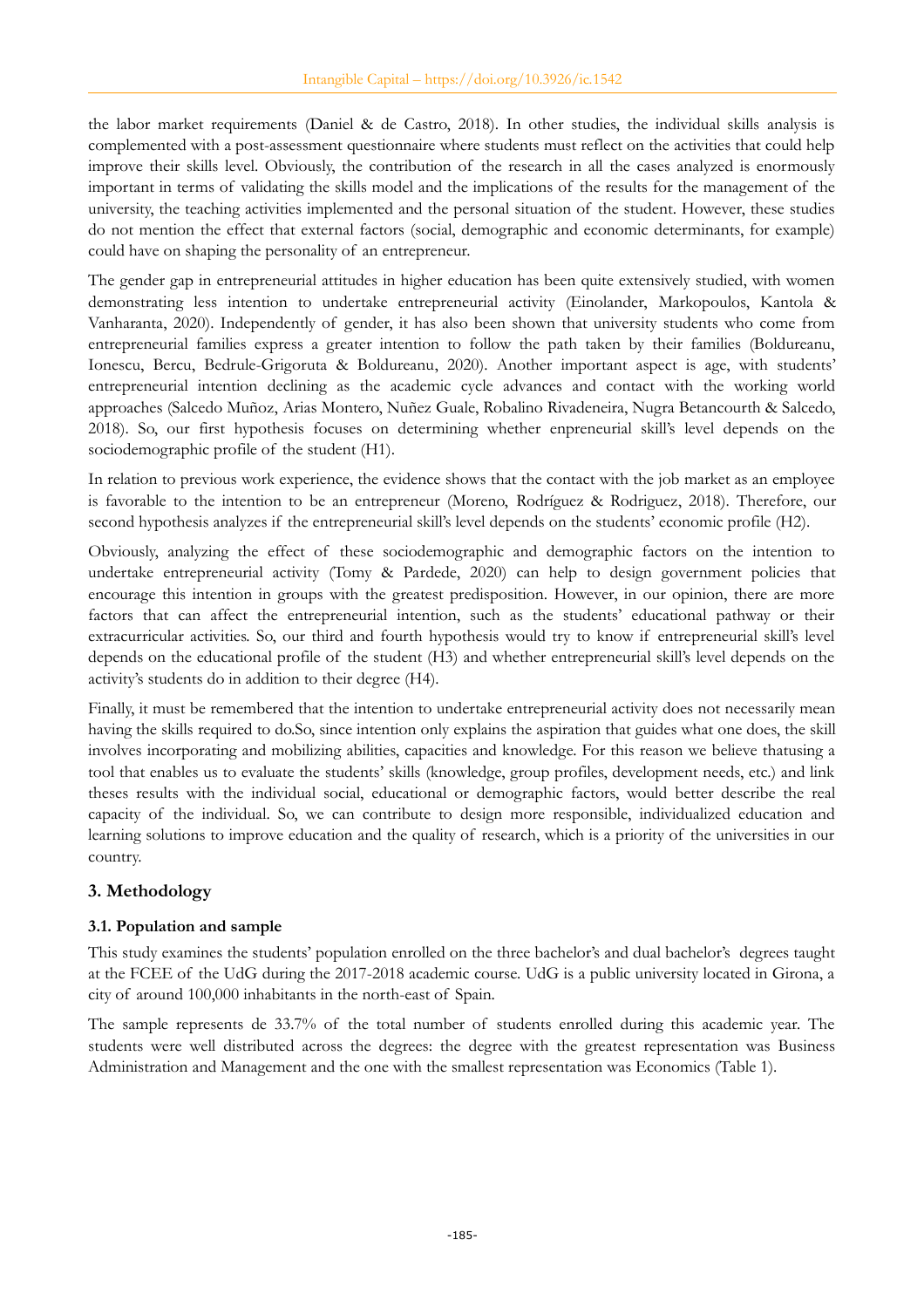| Degrees taught at the FCEE                   |     | $\frac{0}{0}$ |
|----------------------------------------------|-----|---------------|
| Accounting and Finance (CiF)                 |     |               |
| Business Administration and Management (ADE) | 114 | 36.3          |
| Economics (ECO)                              | 64  | 20.4          |
| Dual degrees                                 |     | 21.3          |
| Total                                        | 314 | 100           |

Table 1. Sample's size and percentage of the total of the sample for each degree

## **3.2. The skills model**

Similar to previous studies, we use the skills model of the Evolute SystemPlatform (Ghouse, McElwee & Durrah, 2019). This platform, based on a generic fuzzy network, uses a numerical scale instead of the commonly and inaccurate language descriptors (Rico, de la Torre Cruz, Llamazares, Palmero & Palmero, 2020). More specifically, we have used the tool Tricuspoid (Palolen, 2005) to self-assess students' entrepreneurial skills (Sánchez-Torné, Pérez-Suárez, García-Rio & Baena-Luna, 2021). With this tool, participants are required to assess the current and future perception on 99 statements related to entrepreneurial daily life situations with a fuzzy scale with levels between "always" to "never". This exercise enables abstract and subjective perceptions to be combined and incorporated into 31 indicators (which are grouped in 2 and 6 higher levels) that measure the skills status of each individual (Figure 1a). Additionally, an immediate return comparing individual awareness with future objectives is given to each of them through a report which each one can determine their individual gaps to search personal improvement strategies (Vall-Llosera, Linares-Mustarós, Bikfalvi & Coenders, 2020).

| Level 2 Level 6 |                       | Entrepreneurial Skill                 |  |  |  |
|-----------------|-----------------------|---------------------------------------|--|--|--|
|                 |                       | Integrity                             |  |  |  |
|                 |                       | Flexibility                           |  |  |  |
|                 |                       | Innovation                            |  |  |  |
|                 |                       | Searching for information             |  |  |  |
|                 | Self-Control          | Productive efficiency                 |  |  |  |
|                 |                       | Adventurous spirit                    |  |  |  |
|                 |                       | Decision taking                       |  |  |  |
|                 |                       | Tolerance to stress                   |  |  |  |
|                 |                       | Emotional awareness                   |  |  |  |
|                 |                       | Self-confidence                       |  |  |  |
|                 | Self-<br>knowleter    | Self-assessment                       |  |  |  |
|                 |                       | Recognizing your strong points        |  |  |  |
| Personal skills |                       | Analytical thought                    |  |  |  |
|                 | Cognitive<br>capacity | Technical knowledge                   |  |  |  |
|                 |                       | Strategic thought                     |  |  |  |
|                 |                       | Metacognitive skill                   |  |  |  |
|                 |                       | Recognizing and solving problems      |  |  |  |
|                 | Self-innovation       | Goal-directed                         |  |  |  |
|                 |                       | Initiative                            |  |  |  |
|                 |                       | Optimism                              |  |  |  |
|                 |                       | Self-development                      |  |  |  |
|                 |                       | Searching for realistic opportunities |  |  |  |
|                 |                       | Creativity                            |  |  |  |
|                 |                       | Understanding others                  |  |  |  |
| Social Skills   | Empathy               | Developing others                     |  |  |  |
|                 |                       | Service orientated                    |  |  |  |
|                 |                       | Processing change                     |  |  |  |
|                 |                       | Resolving conflicts                   |  |  |  |
|                 | Social<br>abilities   | Leadership                            |  |  |  |
|                 |                       | Managing                              |  |  |  |
|                 |                       | <b>Collaboration</b>                  |  |  |  |

| <b>Profile</b>                                                                                                                    | Variable                     |
|-----------------------------------------------------------------------------------------------------------------------------------|------------------------------|
|                                                                                                                                   | $_{\rm Sex}$                 |
| Sociodemo<br>$\operatorname*{graphic}% \left( X\right) \equiv\operatorname*{graphic}\left( X\right)$                              | Age                          |
|                                                                                                                                   | Place of birth               |
|                                                                                                                                   | Trips abroad                 |
|                                                                                                                                   | Work experience              |
|                                                                                                                                   | Current employment situation |
| ğ<br>Nori                                                                                                                         | Working day                  |
|                                                                                                                                   | Work abroad                  |
|                                                                                                                                   | Family business              |
|                                                                                                                                   | Degree studied               |
|                                                                                                                                   | Cument degree year           |
|                                                                                                                                   | Credits enrolled for         |
| Educational                                                                                                                       | Pending credits              |
|                                                                                                                                   | Access pathway to the degree |
|                                                                                                                                   | Stays o training abroad      |
|                                                                                                                                   | Knowledge of languages       |
|                                                                                                                                   | Other degrees studied        |
|                                                                                                                                   | Languages                    |
| tivities<br>distributed by Cultural<br><br>$\begin{array}{r} \mbox{Sporting} \\ \mbox{QCD} \\ \mbox{QCD} \\ \mbox{E} \end{array}$ |                              |
|                                                                                                                                   |                              |
|                                                                                                                                   | Cooperation activities       |
|                                                                                                                                   | Entrepreneurial activities   |

Figure 1. Tricuspoid Entrepreneurial Skills (a) and profile variables (b)

The assessment process took place during a regular class session at computer's classroom. The teachers responsible for the project conducted the session. Each individual assessment generated a skills report for that student containing the 31 project manager skills. This information was complemented with a post-assessment questionnaire which collected information on the social, demographic, employment and educational activities profiles of each of the participants (Figure 1b).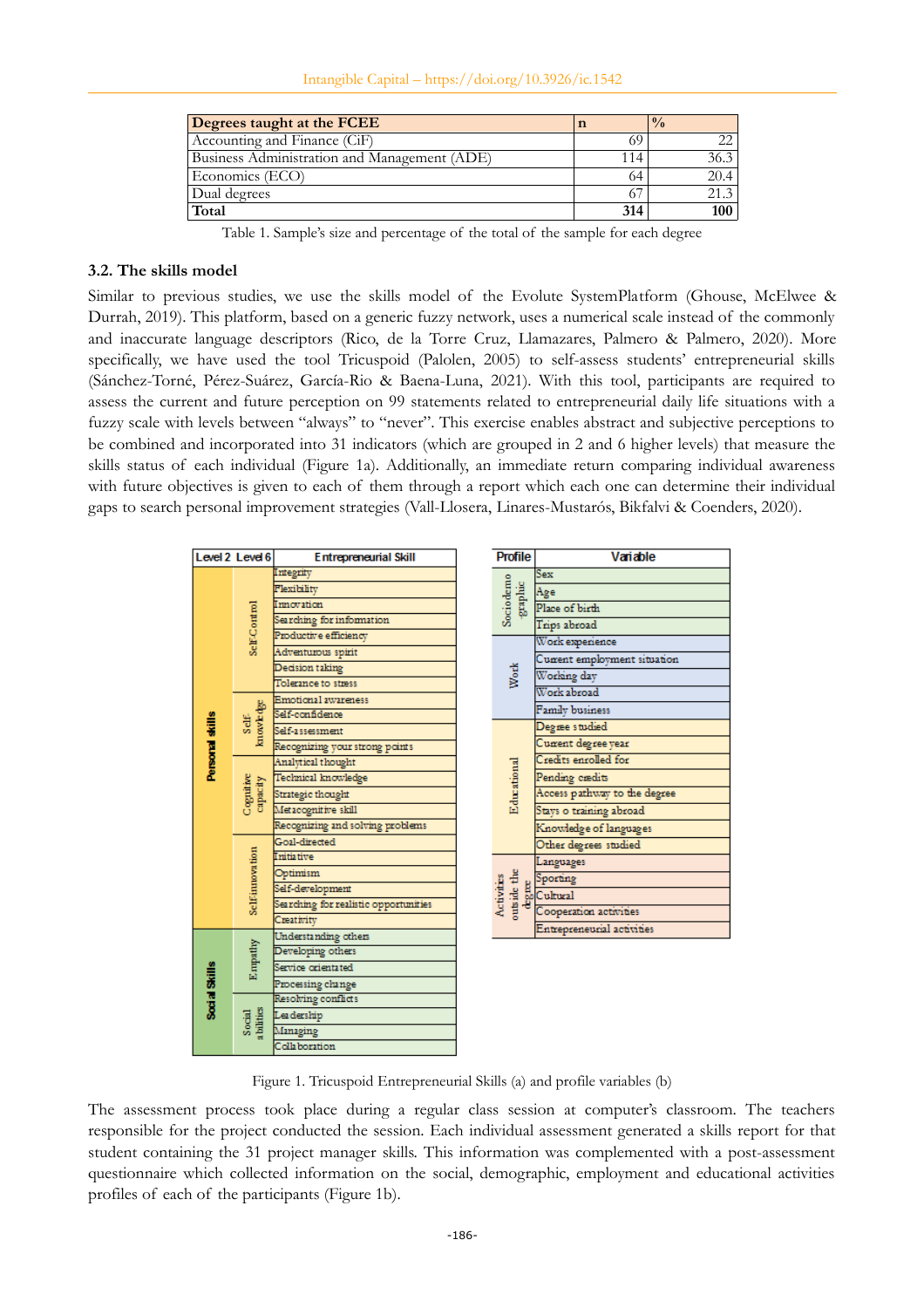## **3.3. Statistical analysis**

To analyze the data and test the hypotheses formulated, bivariate analysis was performed to study the relationship between the current skills values and the creative tension for the different profiles of students. Since skills values and creative tension variables are continuous numerical variables and the ones that reflect the students' profile are categorical variables, ANOVA contrast wasapplied using the F of Fisher or the Brown-Forsythe statistic depending on whether the condition of equality of variances between the different categories of the qualitative variables was met or not. The contrasts of Pearson correlation coefficient were calculated to analyze the relationship between two quantitative variables.

## **4. Results**

The assessment of the current skill level for the sample group of students is shown in Figure 2. Overall, in the grouping at level 2 personal skills were assessed slightly higher than social skills. Regarding the indicators of the more disaggregated grouping (level 6), the students assessed self-knowledge and empathy more positively and social skills and cognitive capacity more negatively.

Regarding the assessment of the need for improvement (creative tension) in the same indicators as above, the students perceived a greater need for improvement in personal skills than in social skills (Figure 3). With reference to grouping in 6 indicators, self-control and cognitive capacity stand out significantly from the rest, demonstrating the need for the students to improve in these two indicators. The indicators where less need for improvement was perceived was self-knowledge.



Figure 2. Assessment of current entrepreneurial skills (95% IC)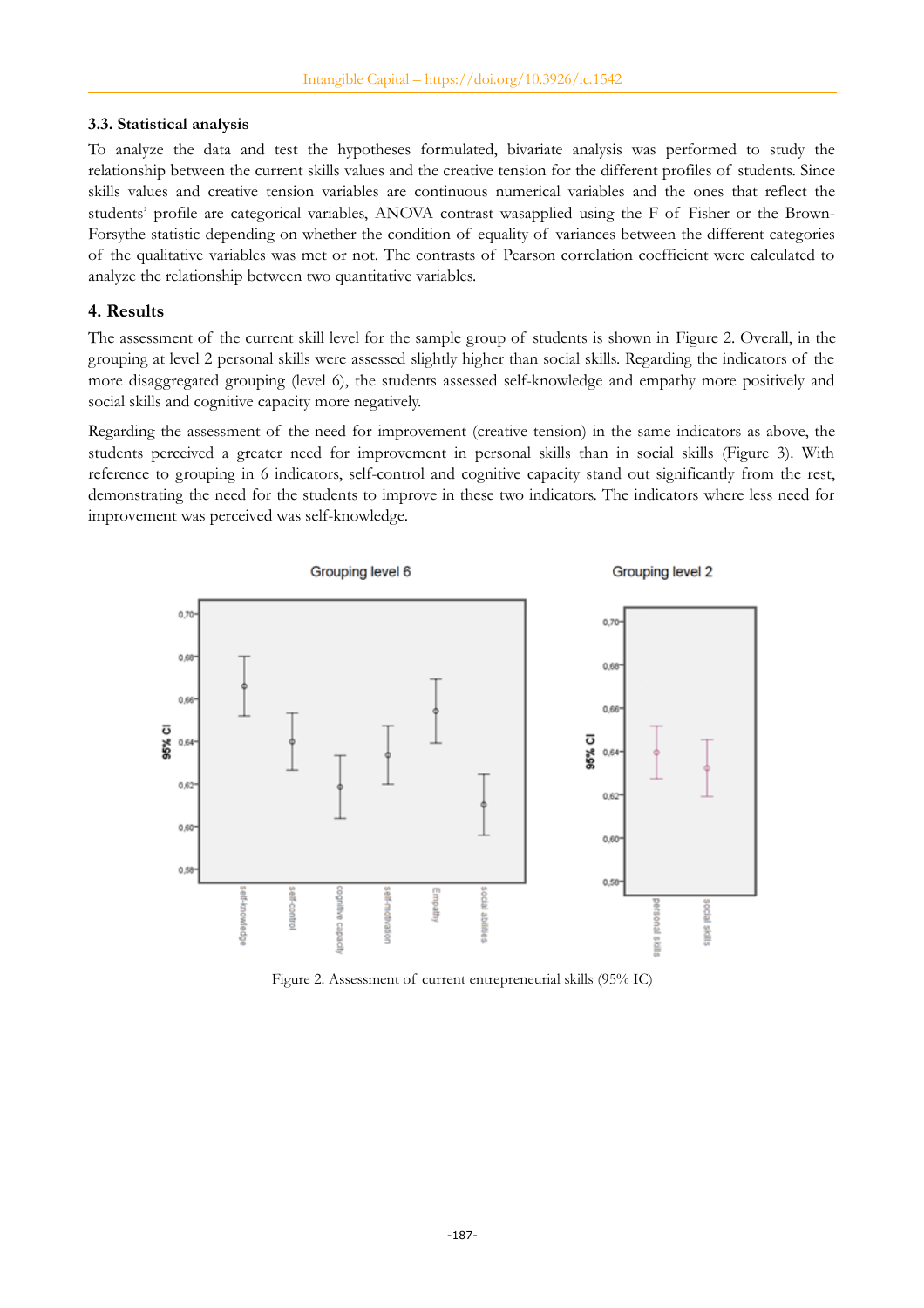

Figure 3. Assessment of creative tension in entrepreneurial skills (95% IC)

When analyzing the relationship between the assessment of current skills and the different student profiles, we observe that the students who assessed their personal skills most highly (with a maximum signification level of 10%) were men, those who were accepted into university via the vocational training and those who did sport. Regarding the assessment of current social skills, those who assessed themselves most highly were individuals who combined studying with paid work, those who came from vocational training and those who did sport. Contrarily, the relationship between the different profiles and creative tension shows that women perceived a greater need for improvement in their personal skills and those who did not speak English voiced a need to improve their social skills, while students coming from baccalaureate expressed the need to improve in both groups of entrepreneurial skills (personal and social) (Table 2).

Table 3 shows the assessment of current personal and social skills according to the grouping in 6 levels with respect to the different students' profile. The profile with the most perceived self-knowledge were men and those who did spot; those who that expressed a greater capacity for self-control were men, those who combined studying and working, those who spoke English, those who did sport and those who came from vocational training; the highest assessment of cognitive capacity also came from men, those who did sport and those who came from vocational training; and those with the highest perceived self-motivation were those who spoke English, those who did sport and those who came from vocational training. On the other hand, women who combined studying and working, those who spoke English, those who did sport and those who came from vocational training had the highest values for empathy, while who assessed their social ability highest were those who did sport and likewise those who came from vocational training.

| <b>Variables</b>                          |                | <b>Personal skills</b> |       | <b>Social Skills</b>                                                           |       |  |
|-------------------------------------------|----------------|------------------------|-------|--------------------------------------------------------------------------------|-------|--|
|                                           |                |                        |       | <b>Current assessment Creative tension Current assessment Creative tension</b> |       |  |
| <b>Sex</b><br>Employment<br><b>Status</b> | Man            | 65.05                  | 17.47 |                                                                                |       |  |
|                                           | Woman          | 62.56                  | 30.63 |                                                                                |       |  |
|                                           | pvalue         | 0.045                  | 0.001 |                                                                                |       |  |
|                                           | Only studying  |                        |       | 62.06                                                                          |       |  |
|                                           | Study and work |                        |       | 64.73                                                                          |       |  |
|                                           | pvalue         |                        |       | 0.047                                                                          |       |  |
| <b>Speaks English</b>                     | No             |                        |       |                                                                                | 18.34 |  |
|                                           | Yes            |                        |       |                                                                                | 16.48 |  |
|                                           | pvalue         |                        |       |                                                                                | 0.079 |  |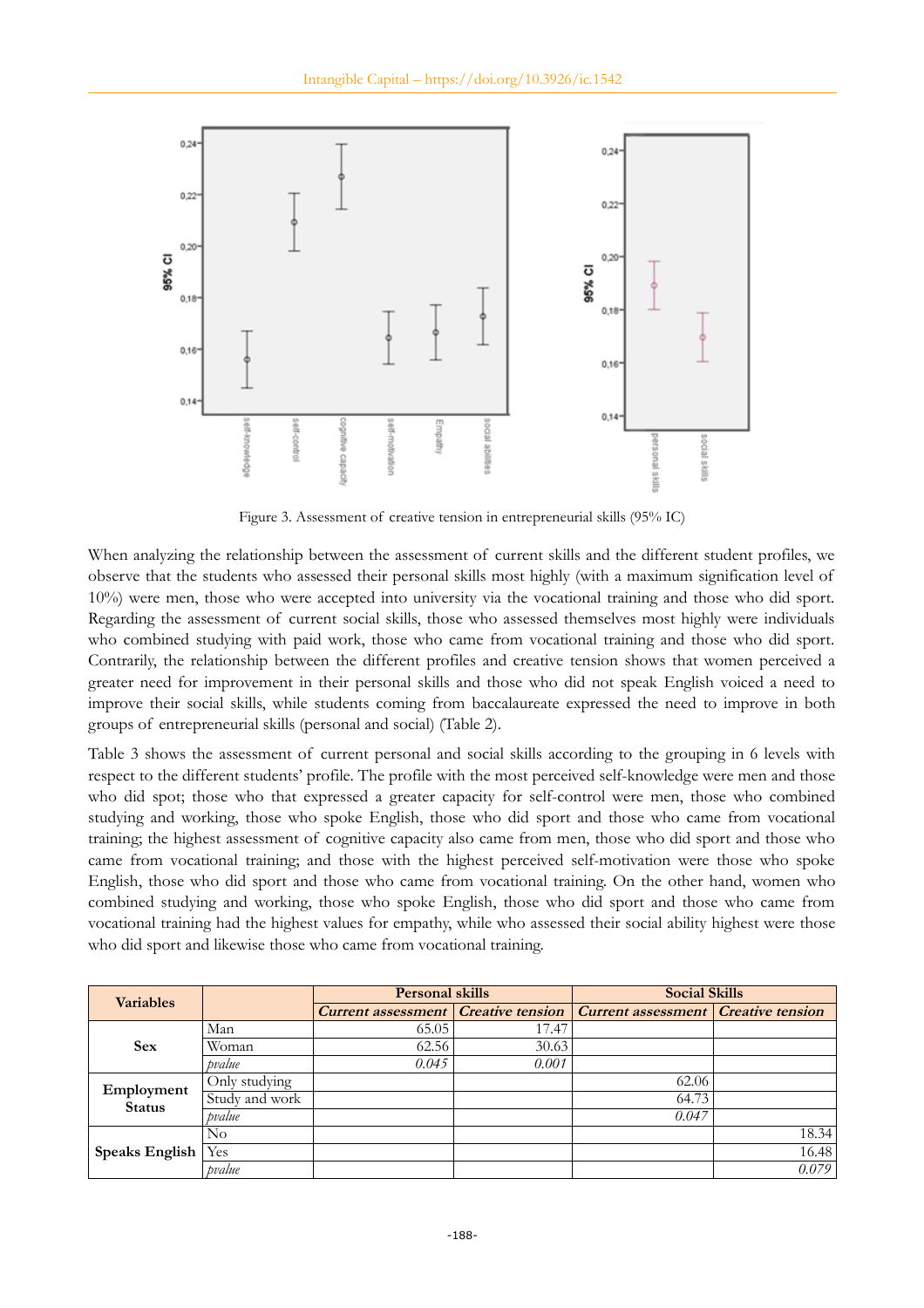|  |  | Intangible Capital - https://doi.org/10.3926/ic.1542 |  |  |  |
|--|--|------------------------------------------------------|--|--|--|
|--|--|------------------------------------------------------|--|--|--|

| <b>Variables</b>      |               | <b>Personal skills</b> |       | <b>Social Skills</b>                                                           |       |  |
|-----------------------|---------------|------------------------|-------|--------------------------------------------------------------------------------|-------|--|
|                       |               |                        |       | <b>Current assessment</b> Creative tension Current assessment Creative tension |       |  |
|                       | No            | 61.62                  |       | 60.92                                                                          |       |  |
| Does Sport            | <b>Yes</b>    | 66.12                  |       | 65.37                                                                          |       |  |
|                       | pvalue        | 0.001                  |       | 0.001                                                                          |       |  |
| Access pathway $CFGS$ | Baccalaureate | 63.34                  | 19.48 | 62.59                                                                          | 17.47 |  |
|                       |               | 67.92                  | 15.33 | 67.43                                                                          | 13.65 |  |
|                       | pvalue        | 0.011                  | 0.002 | 0.014                                                                          | 0.005 |  |

Table 2. Averages of Current assessment and creative tension – grouping level 2

|                       |                |                    | <b>Social Skills</b>    |                       |                            |                |                            |
|-----------------------|----------------|--------------------|-------------------------|-----------------------|----------------------------|----------------|----------------------------|
| <b>Variables</b>      |                | Self-<br>Knowledge | Self-<br><b>Control</b> | Cognitive<br>capacity | Self-<br><b>Motivation</b> | <b>Empathy</b> | <b>Social</b><br>abilities |
|                       | Man            | 67.76              | 64.99                   | 63.23                 |                            | 64.27          |                            |
| <b>Sex</b>            | Woman          | 65.13              | 62.72                   | 60.11                 |                            | 66.91          |                            |
|                       | pvalue         | 0.067              | 0.097                   | 0.039                 |                            | 0.085          |                            |
|                       | Only studying  |                    | 62.95                   |                       |                            | 63.70          |                            |
| Employment            | Study and work |                    | 65.33                   |                       |                            | 67.67          |                            |
| <b>Status</b>         | pvalue         |                    | 0.084                   |                       |                            | 0.010          |                            |
| <b>Speaks English</b> | No             |                    | 62.11                   |                       | 61.38                      | 62.41          |                            |
|                       | Yes            |                    | 64.59                   |                       | 64.04                      | 66.45          |                            |
|                       | pvalue         |                    | 0.109                   |                       | 0.094                      | 0.003          |                            |
| Does Sport            | No             | 64.06              | 61.87                   | 59.75                 | 60.79                      | 63.12          | 58.71                      |
|                       | Yes            | 68.92              | 65.96                   | 63.81                 | 65.75                      | 67.57          | 63.17                      |
|                       | pvalue         | 0.001              | 0.003                   | 0.007                 | 0.000                      | 0.003          | 0.002                      |
| Access<br>pathway     | Baccalaureate  |                    | 63.05                   | 61.05                 | 62.87                      | 64.60          | 60.58                      |
|                       | <b>CFGS</b>    |                    | 69.87                   | 67.01                 | 66.47                      | 70.67          | 64.19                      |
|                       | pvalue         |                    | 0.001                   | 0.007                 | 0.080                      | 0.007          | 0.091                      |

Table 3. Averages of current personal and social skills assessment – grouping level 6

Regarding the assessment of the need for improvement (creative tension) according to the trouping in 6 levels, we observe that women and those who did not do sport considered that they needed to improve in selfknowledge; it was the women who only studied, those who did not speak English and those who came from baccalaureate who perceived the greatest need to improve in self-control; it was also the women and those who came from baccalaureate who perceived the greatest need to improve in cognitive capacity and those coming from baccalaureate perceived a need to improve in self-motivation. Regarding empathy, those who did not speak English perceived the greatest need for improvement, while the women expressed a need to improve social skills. Those students coming from baccalaureate manifesting a need to improve in both levels (Table 4).

|                       |                | <b>Personal Skills</b> |                |           |                   | <b>Social Skills</b> |               |
|-----------------------|----------------|------------------------|----------------|-----------|-------------------|----------------------|---------------|
| <b>Variables</b>      |                | Self-                  | Self-          | Cognitive | Self-             |                      | <b>Social</b> |
|                       |                | Knowledge              | <b>Control</b> | capacity  | <b>Motivation</b> | Empathy              | abilities     |
|                       | Man            | 14.40                  | 18.98          | 21.03     |                   |                      | 16.23         |
| <b>Sex</b>            | Woman          | 17.07                  | 23.42          | 24.82     |                   |                      | 18.61         |
|                       | pvalue         | 0.020                  | 0.000          | 0.039     |                   |                      | 0.035         |
|                       | Only studying  |                        | 21.79          |           |                   |                      |               |
| Employment            | Study and work |                        | 19.82          |           |                   |                      |               |
| <b>Status</b>         | pvalue         |                        | 0.080          |           |                   |                      |               |
| <b>Speaks English</b> | $\rm No$       |                        | 22.74          |           |                   | 18.98                |               |
|                       | Yes            |                        | 20.32          |           |                   | 15.87                |               |
|                       | pvalue         |                        | 0.062          |           |                   | 0.014                |               |
| Does Sport            | $\rm No$       | 17.24                  |                |           |                   |                      |               |
|                       | Yes            | 14.07                  |                |           |                   |                      |               |
|                       | pvalue         | 0.005                  |                |           |                   |                      |               |
| Access<br>pathway     | Baccalaureate  |                        | 21.77          | 23.55     | 16.77             | 17.27                | 17.67         |
|                       | <b>CFGS</b>    |                        | 15.82          | 17.17     | 14.04             | 12.87                | 14.42         |
|                       | pvalue         |                        | 0.000          | 0.001     | 0.074             | 0.006                | 0.048         |

Table 4. Averages of creative tension of personal and social skills assessment – grouping level 6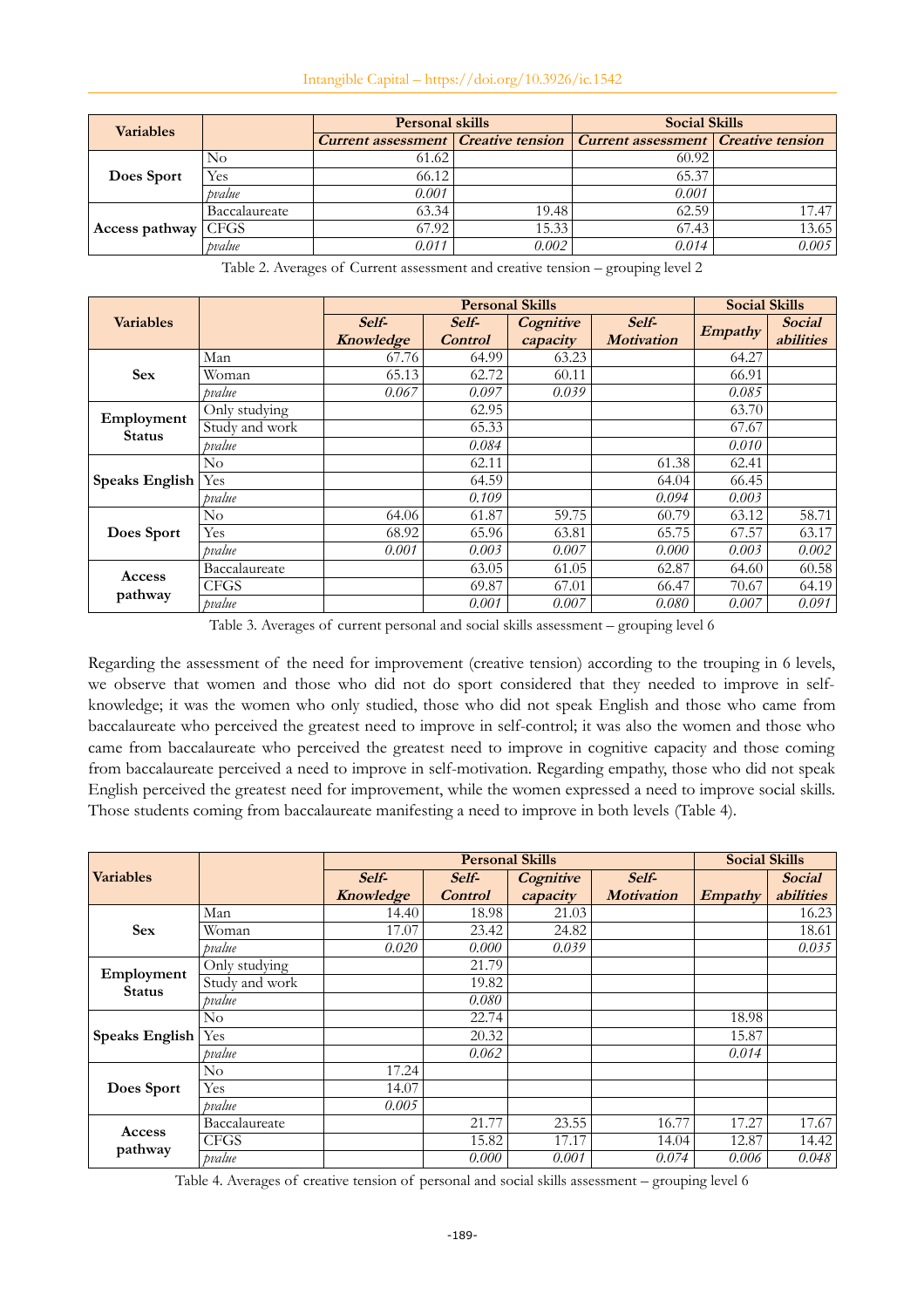In summary, we can generally say that being a man, doing sport, having done higher level vocational training and combining studying and working are indicators of higher skills assessment, whereas being a woman, gaining entry to university via baccalaureate and not speaking English indicate a greater need for skills improvement.

## **5. Conclusions**

Unlike previous studies, the use of a tool based on a skills model rather than an intentions model enabled us to capture the true entrepreneurial skills level of the bachelor's degree students in the Faculty of Business and Economic Sciences of the University of Girona which, combined with the analysis of social, demographic and/or social economic determinants, enables us to identify which factors have the greatest influence of entrepreneurial talent.

If we consider the fact that attitude to entrepreneurship can be modified through educational interventions (Newbery, Lean, Moizer & Haddoud, 2018), the identification of these factors should help us to develop actions and teaching methods more focused on improving these capacities to improve integration into the job market.

To this effect, accepting the hypotheses formulated in the present work enables us to provide guidelines to improve entrepreneurial capacity among our students. More specifically, and in relation to our first hypothesis, we confirmed the findings of many previous studies in that men assess their skills level much more highly than women do, even when they have similar sociodemographic profiles. Consistent with role stereotype and role congruity theories, women entrepreneur perceive they have lower capabilities than men, underrating their skills and abilities (Nikou, Brännback, Carsrud & Brush, 2019). Therefore, the group of women students must be empowered to perceive their entrepreneurial capacity as higher because, as Nowinski, Haddoud, Lancaric, Egerová and Czeglédi (2019) found, women have lower entrepreneurial intentions, but they benefit more than men from entrepreneurial education.

Iversen, Malchow-Moller and Sorensen (2016) found that the returns to entrepreneurship education were insignificant when entrepreneur had no wage-work experience. According to this previous work and regarding to the second hypothesis, we showed that beyond doing curricular or extra-curricular activities, combining academic education with doing a paid job increases students' skills levels. In fact, in recent years some experts had suggested that skills shared by many successful entrepreneurs are learned in jobs that are usually only done by the collective of university students: cold calling (communicating), au pairs or private teachers (leadership, empathy, people managing) and customer care and telephone support tasks (conflict management, problem solving, empathizing) (Casilda, 2017; Megias, 2013). So, if we accept that entrepreneurial capacity is a skill that can be learned, then we must also accept that this learning process does not only take place in university classrooms. Hence, we must not only make curriculums more flexible to enable students to combine attending class with paid work in companies, but we must also strive to achieve a much more practical education that combines the processes of classroom teaching with a more thorough, extensive learning in companies.

In line with the results of Buschow and Laugemann (2020) who found that vocational education and training (VET) students have a greater entrepreneurship intention than those of baccalaureate, we confirm our third hypothesis that students who gain admission to university through higher vocational training (CFGS) have greater entrepreneurial skills than those who come from baccalaureate. Therefore, the inclusion of specific educational modules on entrepreneurship and the implementation of dual training in CFGS promote entrepreneurial innovation and capacity in more obvious way than do the baccalaureate programs.

Lastly, and in relation to the fourth hypothesis, we corroborated the assumption that doing sporting activities and knowledge of English are factors that indicate a higher assessment of the level of entrepreneurial skills. Steinbrink, Berger and Kuckertz (2020) show that top athletes' personality traits match our detected directions for entrepreneurial intention and success because being an entrepreneur require self-confidence, accepting failure, being persistent, having a winner mentality and being organized, among other qualities: in short, all the skills that doing physical activity and team sports have as the common denominator. Likewise, as Johnstone, Monteiro, Ferreira, Westerlund, Aalto and Marttinen (2018) reveal, the most important global competency for entrepreneurs is the ability to work collaboratively with teams of people from a range of backgrou nds and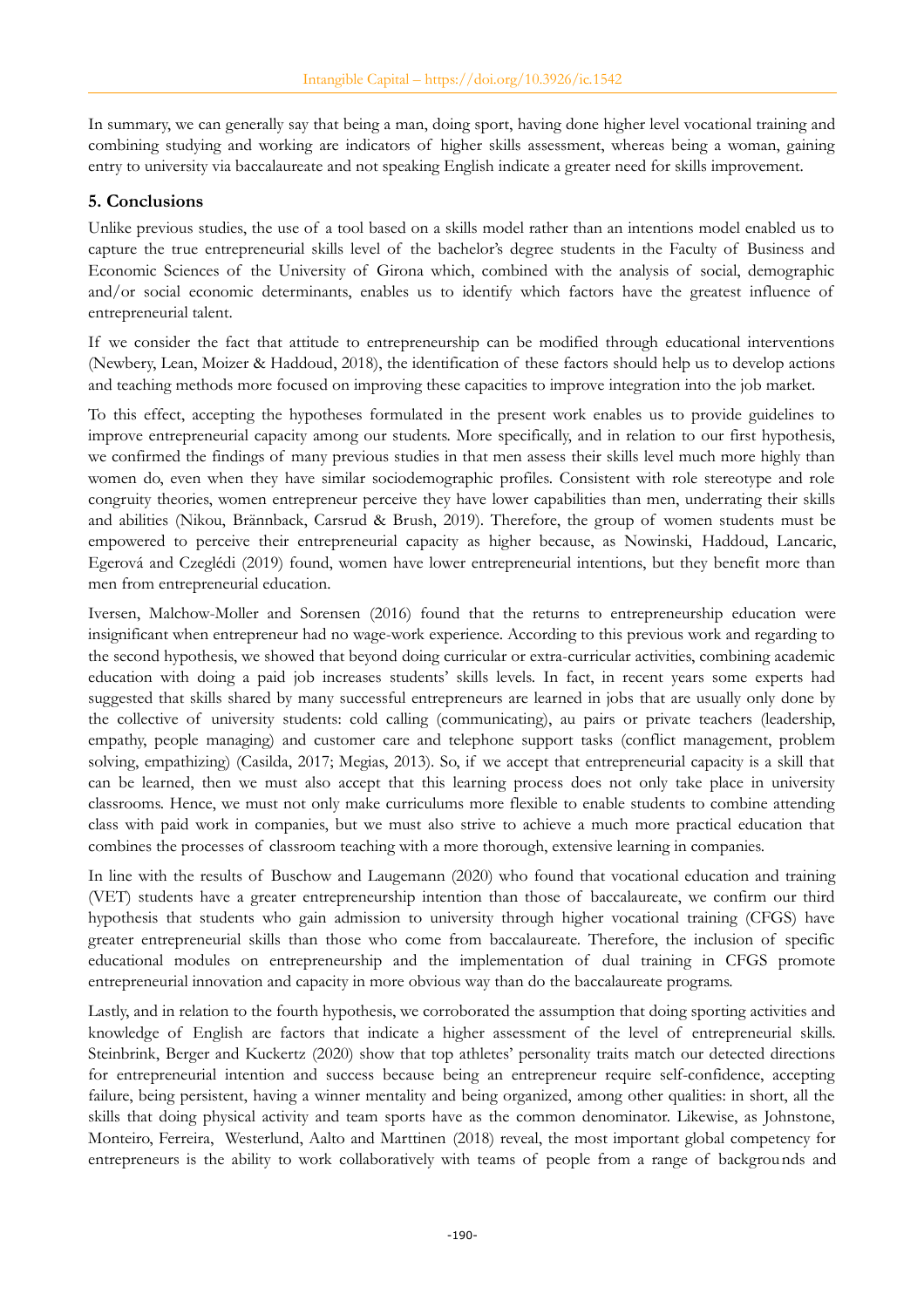countries. So, as we have found, understanding foreign languages and having intercultural skills are crucial factors achieving this competency.

Empowering the collective of women, incentivizing doing sporting activities during the university education stage and promoting an educational system that enables university education to be combined with paid work beyond the curricula and/or extra-curricular practices included in current curriculums, must help to reinforce entrepreneurial talent in higher education. Fomenting a more favorable environment for the development of this talent will help us to contribute to more realistic perception of intra entrepreneurial activity and to the identification of models to generate new business.

Although entrepreneurship has historically been narrowly associated with business schools the whole educational system must prepare students to work in a dynamic, rapidly changing and global environment. This requires a complete paradigm shift in teaching methodologies and taking seriously into account the Third mission. Our paper shows which collectives and what activities are more related to a higher entrepreneurial intention. So, taking advantage of this information we should be able to design attractive entrepreneurial courses or activities beyond traditional classroom study to promote entrepreneurship in a wide variety of contexts and disciplines.

#### **6. Limitations and future work**

The analysis carried out in this work only considers a sample of the population of students enrolled at the FCEE. This means that possible differences between study area are not detected. Analysing theses differences between scientific, humanistic, social or heatlh degrees would be an interesting exercise to propose suitable activities and curriculums for each of the bachelor's degrees. Furthermore, and based on knowledge of the level of skill of university students, it would be interesting to analyze the link between these entrepreneurial capacities and the needs of the job market to be able to devise specific educational programs for the different areas of study and to be more efficient in the educational stage to meet the demands of the job market.

## **Declaration of Conflicting Interests**

The authors declared no potential conflicts of interest with respect to the research, authorship, and/or publication of this article.

## **Funding**

The authors received no financial support for the research, authorship, and/or publication of this article.

#### **References**

- Ajzen, I. (1991). The theory of planned behavior. *Organizational behavior and human decision processes*, 50, 179-211. [https://doi.org/10.1016/0749-5978\(91\)90020-T](https://doi.org/10.1016/0749-5978(91)90020-T)
- Boeri, T., Giupponi, G., Krueger, A.B., & Machin, S. (2020). Solo self-employment and alternative work arrangements: A cross-country perspective on the changing composition of jobs. *Journal of Economic Perspectives*, 34, 170-195. <https://doi.org/10.1257/jep.34.1.170>
- Boldureanu, G., Ionescu, A.M., Bercu, A.M., Bedrule-Grigoruta, M.V., & Boldureanu, D. (2020). Entrepreneurship education through successful entrepreneurial models in higher education institutions. *Sustainability*, 12(3), 1267. <https://doi.org/10.3390/su12031267>
- Boyatzis, R.E., Gaskin, J., & Wei, H. (2015). Emotional and social intelligence and behavior. In *Handbook of intelligence* (pp. 243-262). New York, NY: Springer. [https://doi.org/10.1007/978-1-4939-1562-0\\_17](https://doi.org/10.1007/978-1-4939-1562-0_17)
- Buschow, C., & Laugemann, R. (2020). What makes a media entrepreneur? Factors influencing entrepreneurial intention of mass communication students. *Journalism and Mass Communication Educator*, 75, 321-334. <https://doi.org/10.1177/1077695820912146>
- Casilda, A. (21 de abril de 2017). Los trabajos que te ayudan a ser un emprendedor de éxito. *Expansión*. Available at: [https://www.expansion.com/emprendedores](https://www.expansion.com/emprendedores-empleo/emprendedores/2017/04/19/58f7a3c1ca4741ed7e8b460c.html)[empleo/emprendedores/2017/04/19/58f7a3c1ca4741ed7e8b460c.html](https://www.expansion.com/emprendedores-empleo/emprendedores/2017/04/19/58f7a3c1ca4741ed7e8b460c.html)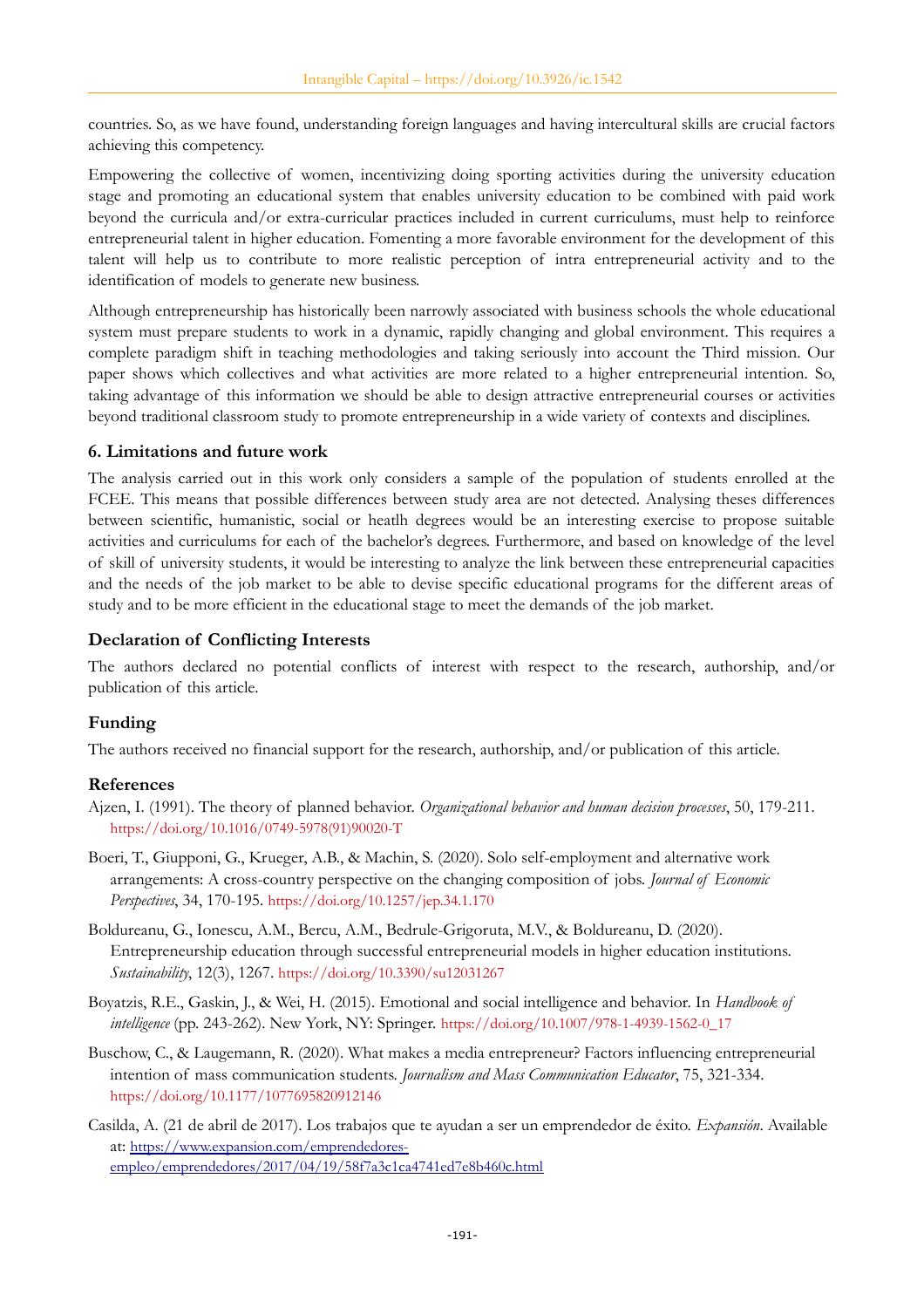- Cristina, M.D. (2016). Promoting technological entrepreneurship through sustainable engineering education. *Procedia Technology*, 22, 1129-1134. <https://doi.org/10.1016/j.protcy.2016.01.159>
- Daniel A.D., & de Castro, V.R. (2018). Entrepreneurship Education: how to measure the impact on nascent entrepreneurs. In *Nascent entrepreneurship and successful new venture creation* (pp. 85-110). Pennsylvania: IGI Global. <https://doi.org/10.4018/978-1-5225-2936-1.ch004>
- Domínguez-Fernández, G., Prieto-Jiménez, E., Backhouse, P., & Ismodes, E. (2020). Cybersociety and university sustainability: The challenge of holistic restructuring in univeristies in Chile, Spain and Perú. *Sustainability*, 12(14), 5722. <https://doi.org/10.3390/su12145722>
- Edwards-Schachter, M., García-Granero, A., Sánchez-Barrioluengo, M., Quesada-Pineda, H., & Amara, N. (2015). Disentangling competences: interrelationships on creativity, innovation and entrepreneurship. *Thinking skills and creativity*, 16, 27-39. <https://doi.org/10.1016/j.tsc.2014.11.006>
- Einolander, J., Markopoulos, E., Kantola, J., & Vanharanta, H. (2020). Using effect size in evaluating academic engagement and motivation in a Private Business School. *International Conference on Applied Human Factors and Ergonomics*, 339-399, Springer, Cham. [https://doi.org/10.1007/978-3-030-50791-6\\_50](https://doi.org/10.1007/978-3-030-50791-6_50)
- Fariza, A., Guitart-Tarres, L., Miravitlles-Matamoros, A., Nuñez-Carballosa, A., Bernardo, M., & Bikfalvi, A. (2014). Competence Assessment in Higher Education: A Dynamic Approach. *Human Factors and Ergonomics in Manufacturing and Service Industries*, 24(4), 454-467. <https://doi.org/10.1002/hfm.20394>
- Ghouse, S.M., McElwee, G., & Durrah, O. (2019). Entrepreneurial success of cottage-based women entrepreneurs in Oman. *International Journal of Entrepreneurial Behavior and Research*, 25(3), 480-498. <https://doi.org/10.1108/IJEBR-10-2018-0691>
- Iversen, J., Malchow-Moller, N., & Sorensen, A. (2016). Success in Entrepreneurship: A Complementarity between Schooling and Wage-Work Experience. *Small Business Economics*, 47, 437-460. <https://doi.org/10.1007/s11187-016-9732-y>
- Johnstone, L., Monteiro, M.P., Ferreira, I., Westerlund, J., Aalto, R., & Marttinen, J. (2018). Language ability and entrepreneurship education: Necessary skills for Europe's start-ups?. *Journal of International Entrepreneurship*, 16, 369-397. <https://doi.org/10.1007/s10843-018-0230-y>
- Julian, F., Espinach, F.X., Alcalà, M., & Bikfalvi, A. (2014). Mejora de la Enseñanza y el Aprendizaje a través de la Evaluación de Competencias por medio de la Herramienta Cycloid. *Formación Universitaria*, 7(6), 17-26. <https://doi.org/10.4067/S0718-50062014000600003>
- Keinänen, M., Ursin, J., & Nissinen, K. (2018). How to measure students' innovation competences in higher education: Evaluation of an assessment tool in authentic learning environments. *Studies in Educational Evolution*, 58, 30-36. <https://doi.org/10.1016/j.stueduc.2018.05.007>
- Laguna-Sánchez, P., Abad, P., de la Fuente-Cabrero, C., & Calero, R. (2020). A university training programme for acquiring entrepreneurial and transversal employability skills, a students' assessment. *Sustainability*, 12, 796. <https://doi.org/10.3390/su12030796>
- Liikamaa, K (2015). Developing a project manager's competencies: A collective view of the most important competencies. *Procedia Manufacturing*, 3, 681-687. <https://doi.org/10.1016/j.promfg.2015.07.305>
- Manresa, A., Bikfalvi, A., & Simon, A. (2018). The use and determinants of training and development for creativity and innovation. *International Journal of Innovation Management*, 22(7), 18500562. <https://doi.org/10.1142/S1363919618500627>
- Martínez-Vivot, M., & Bertomeu, P.F. (2015) Evaluación participative, aprendizaje-servicio y Universidad. *Profesorado, revista de curriculum y formación del profesorado*, 19(1), 128-143.
- Megias, J. (26 de diciembre de 2013). *Los 3 trabajos que hay que tener antes de emprender. Estrategias, startups y modelos de negocio*. Available at: <https://javiermegias.com/blog/2013/12/3-trabajos-antes-de-emprender/>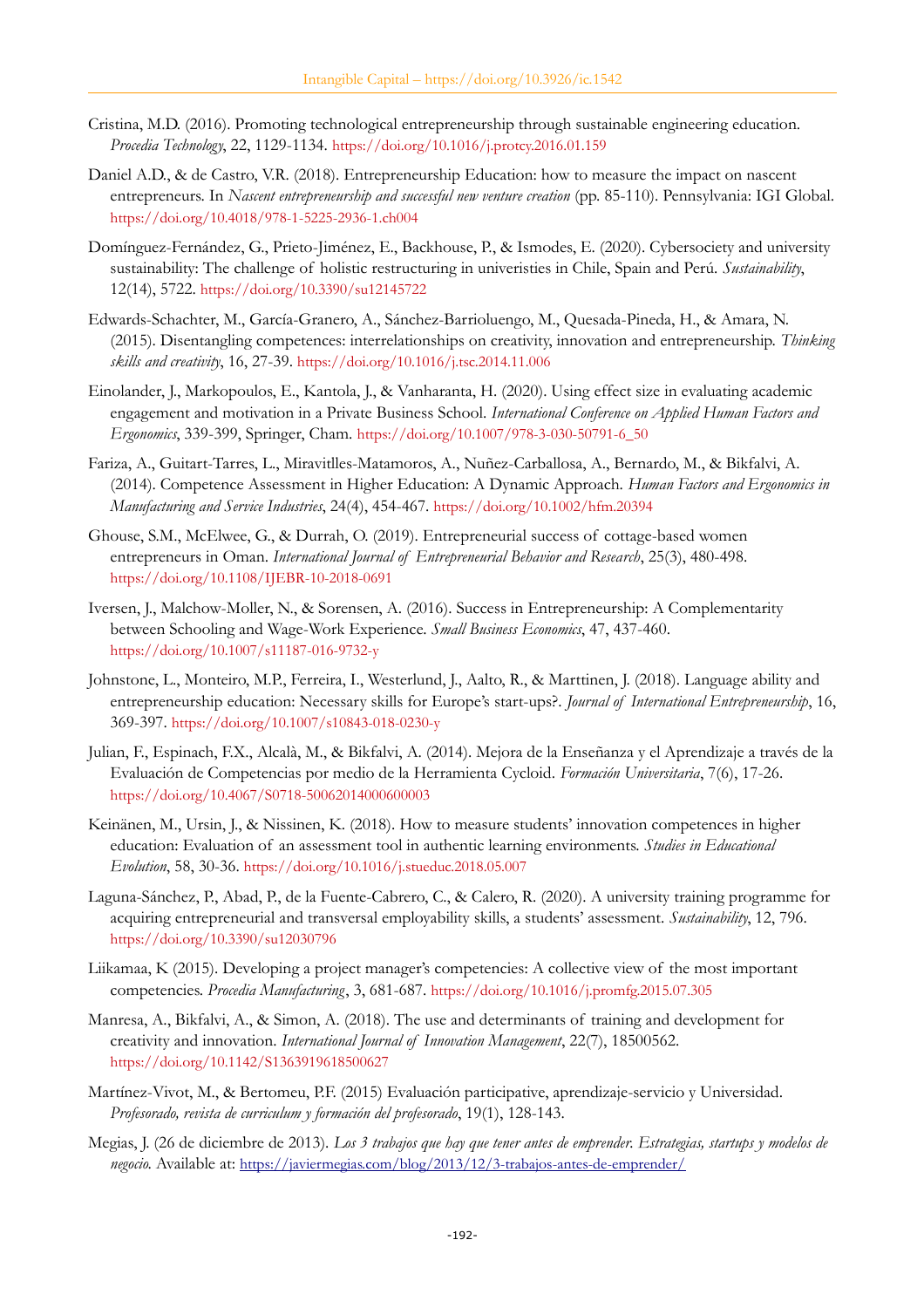- Miravitlles-Matamoros, P., Nuñez-Carballosa, A., Guitart-Tarres, M., Bernardo, F., Achcaoucaou-Iallouchen, F., & Hormiga-Perez, E. (2012). Implementation of an ICT-based tool for asessing students'competences in business administration subjects, in *Proceedings of INTED2012 Conference, Valencia (España)*.
- Moreno, A.E., Rodríguez, J.V.R., & Rodriguez, I.R. (2018). La importancia de la emoción en el aprendizaje: Propuestas para mejorar la motivación de los estudiantes. *Cuadernos de pedagogía universtiaria*, 15(29), 3-11. <https://doi.org/10.29197/cpu.v15i29.296>
- Nabi, G., Walmsey, A., Liñán, F., Ankhtar, I., & Neame, C (2018). Does entrepreneurship education in the first year of higher education develop entrepreneurial intentions? The role of learning and inspiration. *Studies in Higher Education*, 43(3), 452-467. <https://doi.org/10.1080/03075079.2016.1177716>
- Newbery, R., Lean, J., Moizer, J., & Haddoud, M. (2018). Entrepreneurial identity formation during the initial entrepreneurial experience: The influence simulation feedback and existing identity. *Journal of Business Research*, 85, 51-59. <https://doi.org/10.1016/j.jbusres.2017.12.013>
- Nowinski, W., Haddoud, M.Y., Lancaric, D., Egerová, D., & Czeglédi, C. (2019). The impact of entrepreneurship education, entrepreneurial self-efficacy and gender on entrepreneurial intentions of university students in the Visegrad countries. *Studies in Higher Education*, 44, 361-379. <https://doi.org/10.1080/03075079.2017.1365359>
- Nikou, S., Brännback, M., Carsrud, A.L., & Brush, C.G. (2019). Entrepreneurial intentions and gender: Pathways to start-up. *International Journal of Gender and Entrepreneurship*, 11(3), 348-372. [https://doi.org/10.1108/IJGE-04-](https://doi.org/10.1108/IJGE-04-2019-0088) [2019-0088](https://doi.org/10.1108/IJGE-04-2019-0088)
- Palolen, E. (2005). *Tricuspoid The competencies evaluation application for entrepreneurs*. Master of Science Thesis, Tampere University of Technology at Pori, Finland.
- Prüfer, J., & Prüfer, P. (2020). Data science for entrepreneurship research: studying demand dynamics for entrepreneurial skills in the Netherlands. *Small Business Economics*, 55, 651-672. [https://doi.org/10.1007/s11187-](https://doi.org/10.1007/s11187-019-00208-y) [019-00208-y](https://doi.org/10.1007/s11187-019-00208-y)
- Ramírez, M.A.N. (2017). Self-esteem and entrepreneurial skills in hight school students. *Revista Electrónica de Psicologia Iztacala*, 18, 1.
- Rico, M.I.L., de la Torre Cruz, T., Llamazares, M.D.C.E., Palmero, D.J., & Palmero, A.J. (2020). La família como variable moderadora del interés emprendedor en jóvenes españoles. *Familia: Revista de ciencias y orientación familiar*, 59, 141-157. <https://doi.org/10.36576/summa.143935>
- Robles, L., & Zárraga-Rodríguez, M (2015). Key competencies for entrepreneurship. *Procedia Economics and Finance*, 23, 828-832. [https://doi.org/10.1016/S2212-5671\(15\)00389-5](https://doi.org/10.1016/S2212-5671(15)00389-5)
- Salcedo Muñoz, V., Arias Montero, L., Nuñez Guale, A., Robalino Rivadeneira, M., Nugra Betancourth, & Salcedo, R. (2018). El emprendimiento de los estudiantes universitarios en Ecuador: Caso Universidad Técnica de Machala. *Dilemas Contemporáneos: Educación, Política y Valores*, 6, 1.
- Sánchez-Torné, I., Pérez-Suárez, M., García-Rio, E., & Baena-Luna, P. (2021). ¿Como influye el género en la intención emprededora? Un análisis del estudiantado Universitario. *Revista de Investigación Educativa*, 39(2), 427-444. <https://doi.org/10.6018/rie.428451>
- Shapero, A. (1982). Social dimensions of entrepreneurship. In Kent, C., Sexton, D. and Vesper, K. (Eds), *The Encyclopedia of Entrepreneurship 24* (pp. 72-90). Englewood Cliffs, NJ: Prentice-Hall.
- Sheikh, A., & Aghaz, A. (2019). The challenges of the faculty members' commitment: The role of university brand. *Higher Education Quarterly*, 73(3), 312-327. <https://doi.org/10.1111/hequ.12207>
- Shneper, W.D. (2020). Common thread: The fifth discipline from a liberal arts college perspective. *The Learning Organization*, 27(6), 513-525. <https://doi.org/10.1108/TLO-05-2020-0071>
- Steinbrink, K.M., Berger, E.S., & Kuckertz, A. (2020). Top athletes' psychological characteristics and their potential for entrepreneurship. *International Entrepreneurship and Management Journal*, 16, 859-878. <https://doi.org/10.1007/s11365-019-00612-6>